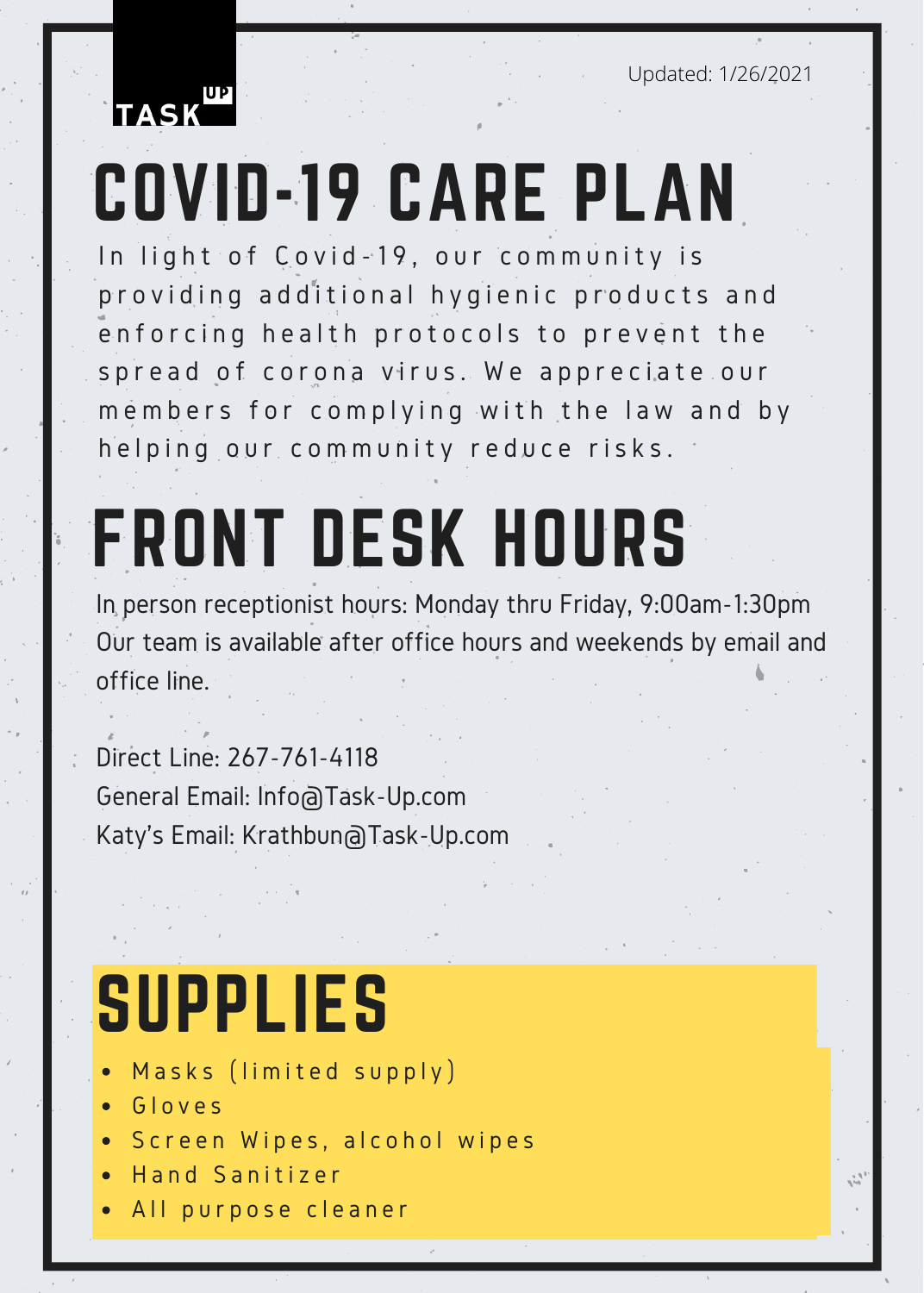Updated: 1/26/2021



## PROTOCOLS

- Forehead temperature scan is required for entry. If you have a temperature of 101 degrees F. NO EXCEPTIONS.
- Self-check or monitored temperature available upon entry.
- Do not enter workspace if you show signs and/or symptoms of illness and/or coughing, sneezing frequently.
- Use Hand Sanitizer available to you upon entry.
- Wear a Mask: All members are required to wear a mask at all times except when they are at their work station (when alone) or in their private office.
- Coffee Area: Fresh Brewed Coffee is temporarily unavailable. Please use available KCUP and individual tea bag in the meantime.
- No Entry allowed between 12AM 2AM, Ozone generator is scheduled to run daily after midnight.
- Wipe down wipe down tables, conference room, and your surrounding after each use with provided wipes.
- Meeting Room disinfect we will use Ozone generator to filter air after end of each reservation for 30 minutes before next use.
- Pause on Private Parties and Social Gathering reservations.
- Guest list required prior to reservation day provide full names.